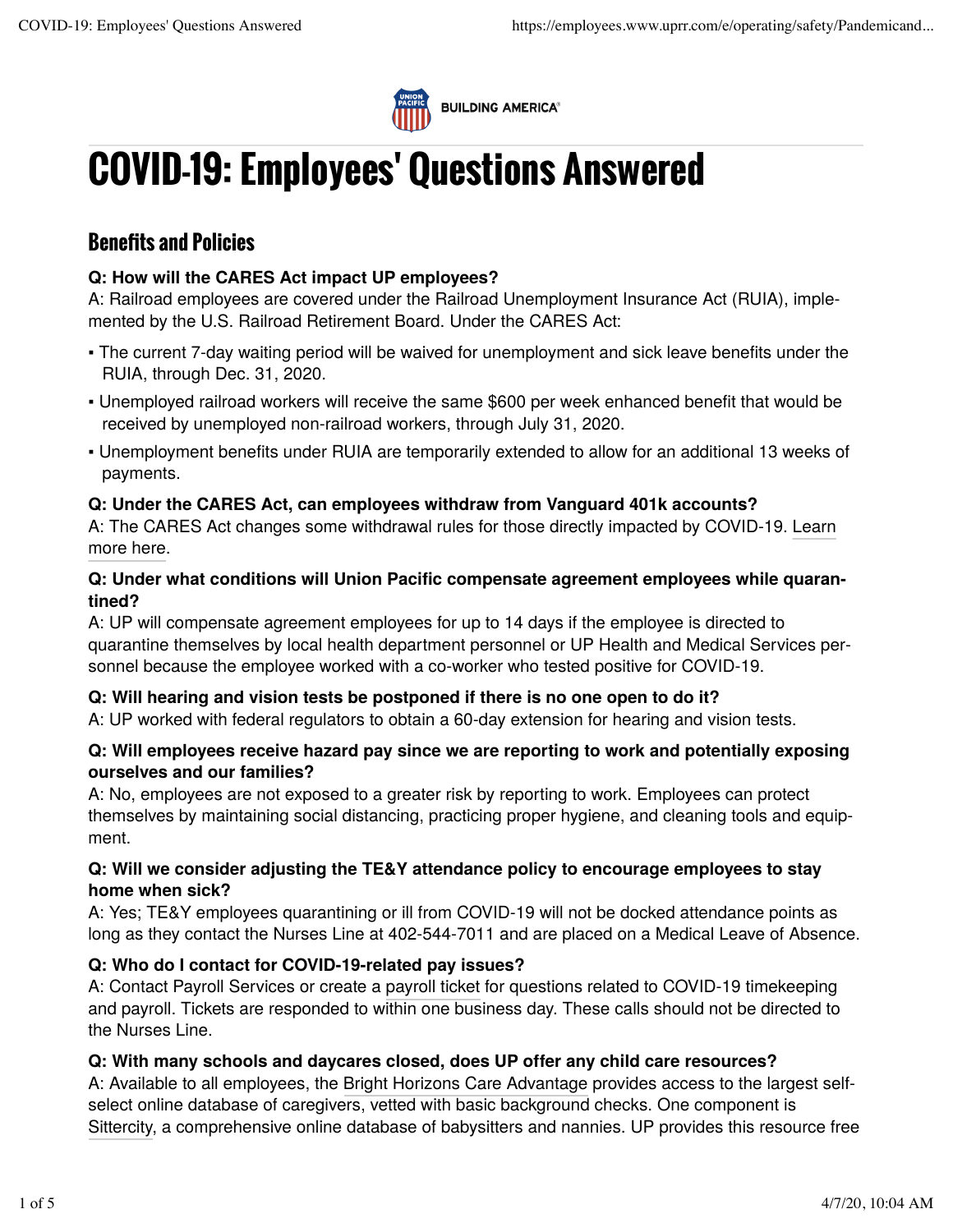of charge (unless selecting the 'Premium' membership); employees are responsible for arranging for, screening and paying for care. Care Advantage also includes similar resources for eldercare through Years Ahead.

In Omaha, UP's Child Development Center remains available to nonagreement employees whose chil‐ dren are currently enrolled. Additionally, UP made special arrangements for on-site employees in need of child care services to take advantage of the center, which can accommodate infants and children under age nine. Employee questions and interested families should visit the UP Child Development Center webpage for registration information and call (402) 544-5439.

During the COVID-19 pandemic, UP continues exploring child care resources to support systemwide employees as they work on the front lines moving freight.

# **Business and Operations**

# **Q: Does the travel exemption letter exempt employees from state quarantine restrictions, like what Texas enacted for travelers from Louisiana?**

A: States like Texas with local travel quarantines make special provisions for essential workers like UP employees. Carry your UP and Department of Homeland Security Travel Restriction Exemption Letter  $-$  it's your passport to go to work.

# **Q: Are we taking advantage of lower volumes to perform maintenance?**

A: UP will continue maintaining the railroad appropriately. Teams are tactically looking at where we can increase our maintenance footprint during this time.

# **Q: With carloadings down and expected to further decline, how will we stay afloat financially?**

A: UP is a strong financial company. We generate strong cash flow in normal times, which partially protects us against downturns – presuming we continue operating the business well. We still must compete, which means we have to maintain the safest, most reliable and most efficient service prod‐ ucts and railroad possible.

# **Q: What is the strategy for rebounding business once the crisis has passed?**

A: Marketing and Sales remains engaged with current and prospective customers through the COVID-19 pandemic. Many of our customers are considered essential to the nation's economy, and we're positioned to serve them (or continue to serve them). Using collaborative tools like video conferencing, the Sales team is staying engaged with customers and helping keep their supply chains moving.

# **Q: My company vehicle is due for preventive maintenance – should I still enter a service shop?**

A: We ask that employees continue to bring vehicles in for preventive maintenance as planned while also adhering to CDC guidelines for COVID-19. It is recommended to clean vehicle surfaces prior to driving back from servicing. Any employee concerned with their ability to do this in a safe fashion should address it with their local leadership, and alternate plans may be taken.

#### **Q: What should I do if I'm stopped while commuting to work and local authorities do not honor the Union Pacific and Department of Homeland Security Travel Exemption document?**

A: Employees should call UP's Response Management Communications Center (RMCC) at 1-888- UPRRCOP (877-7267). The RMCC will then connect UP's Police Department with local authorities.

# **Communities**

**Q: Can you recommend charities we can donate to that would help our employees and commu‐ nities?**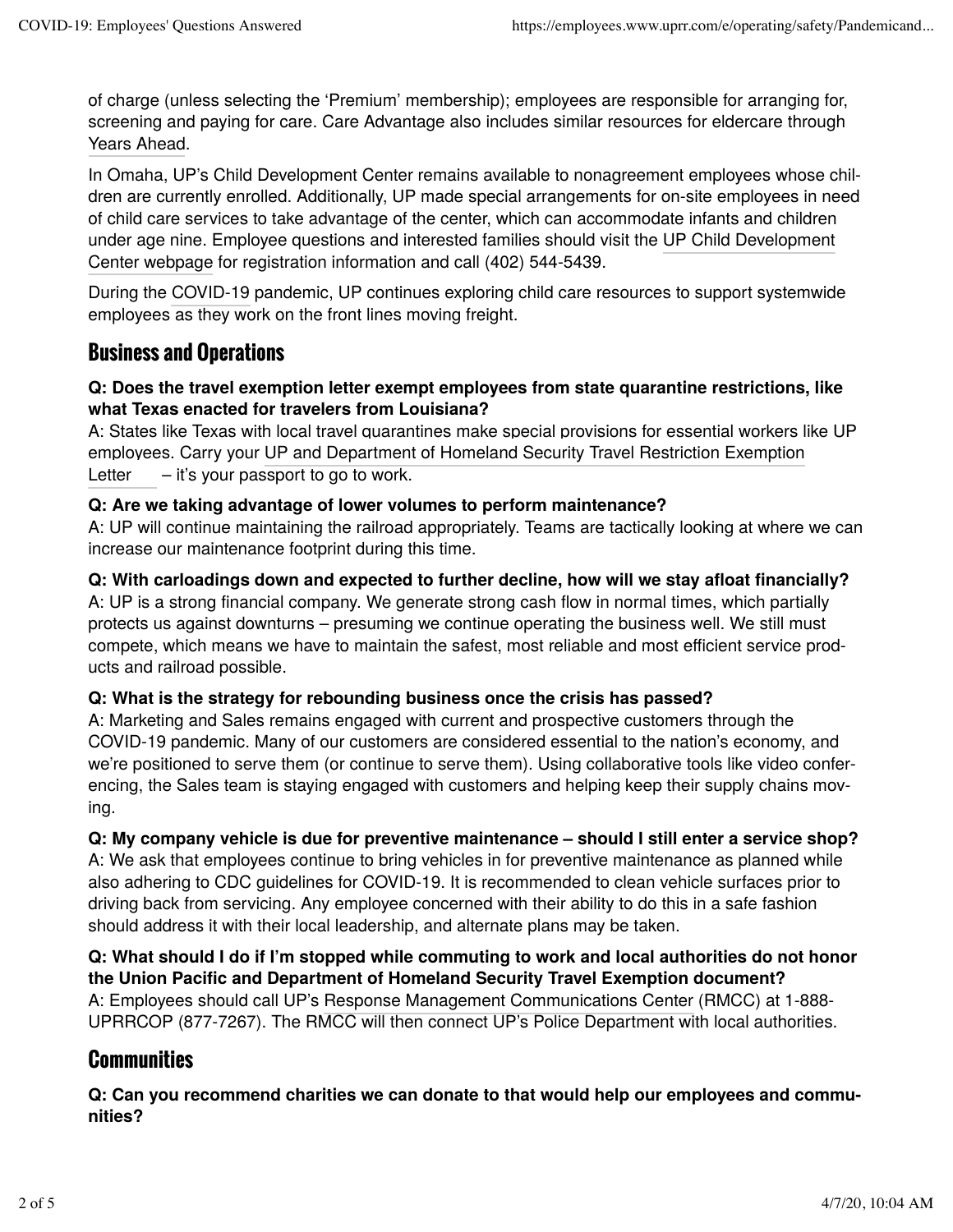A: It's critically important Friend to Friend Network has the resources needed to support employees. Donate by visiting the Friend to Friend Network webpage or searching Friend to Friend on the Employees site. Through April 30, UP will match any new donations made.

Organizations within the community needing assistance include local food banks, the American Red Cross and United Way.

# **Health and Medical**

# **Q: What are COVID-19 symptoms?**

A: The symptoms of COVID-19 range from mild to severe respiratory illness. Symptoms can include: fever, cough and shortness of breath. Symptoms may appear two to 14 days after exposure.

# **Q: What should I do if I get sick or have symptoms?**

A: If you've been exposed to COVID-19 or have tested positive, follow UP's COVID-19 notification process .

# **Q: How can one distinguish allergy symptoms from COVID-19?**

A: If your allergies are not responding to your normal treatments, speak to your health care provider. If you are uncertain if it could be COVID-19, contact your Occupational Health Nurse or Nurses Helpline at 402-544-7011.

# **Q: Why isn't UP issuing protective masks?**

A: The CDC recommends wearing cloth face coverings in public settings where other social distancing measures are difficult to maintain (e.g., grocery stores and pharmacies), especially in areas of signifi‐ cant community-based transmission.

The cloth face coverings recommended are not surgical masks or N-95 respirators. Those are critical supplies that must continue to be reserved for healthcare workers and other medical first responders. Union Pacific does not have a supply of cloth face coverings to provide to employees. As you consider the CDC recommendation and decide how you will integrate the use of these cloth face coverings into your lives at work and in your other activities, please follow the CDC recommendations for Do-It-Yourself coverings .

# **Q: If I touch a surface, such as a doorknob or grocery store handle, a COVID-19 positive per‐ son touched a few minutes before me, will I become infected?**

A: If you do not touch your eyes, nose or mouth, and wash your hands after touching frequently used surfaces in public, you will not become infected. This is why proper hygiene is important – wash your hands often and thoroughly, especially if interacting with other family members, such as a child or grandparent.

# **Q: What is considered a possible COVID-19 exposure?**

A: The CDC states a possible risk for exposure includes living with an individual who tested positive or spending a minimum of 10 minutes or more within 6 feet of an infected individual. Unless meeting the above criteria, the following examples are not considered exposure:

- Walking through a public area or being in a building where an infected individual with a confirmed COVID-19 diagnosis has been.
- Attending the same public event, such as a sporting event, concert or large group gathering, that an infected individual also attended.

# **Q: A co-worker was quarantined because a family member has COVID-19; if I worked with him yesterday, should I quarantine?**

A: If the co-worker is not symptomatic and is being quarantined, employees who worked with him can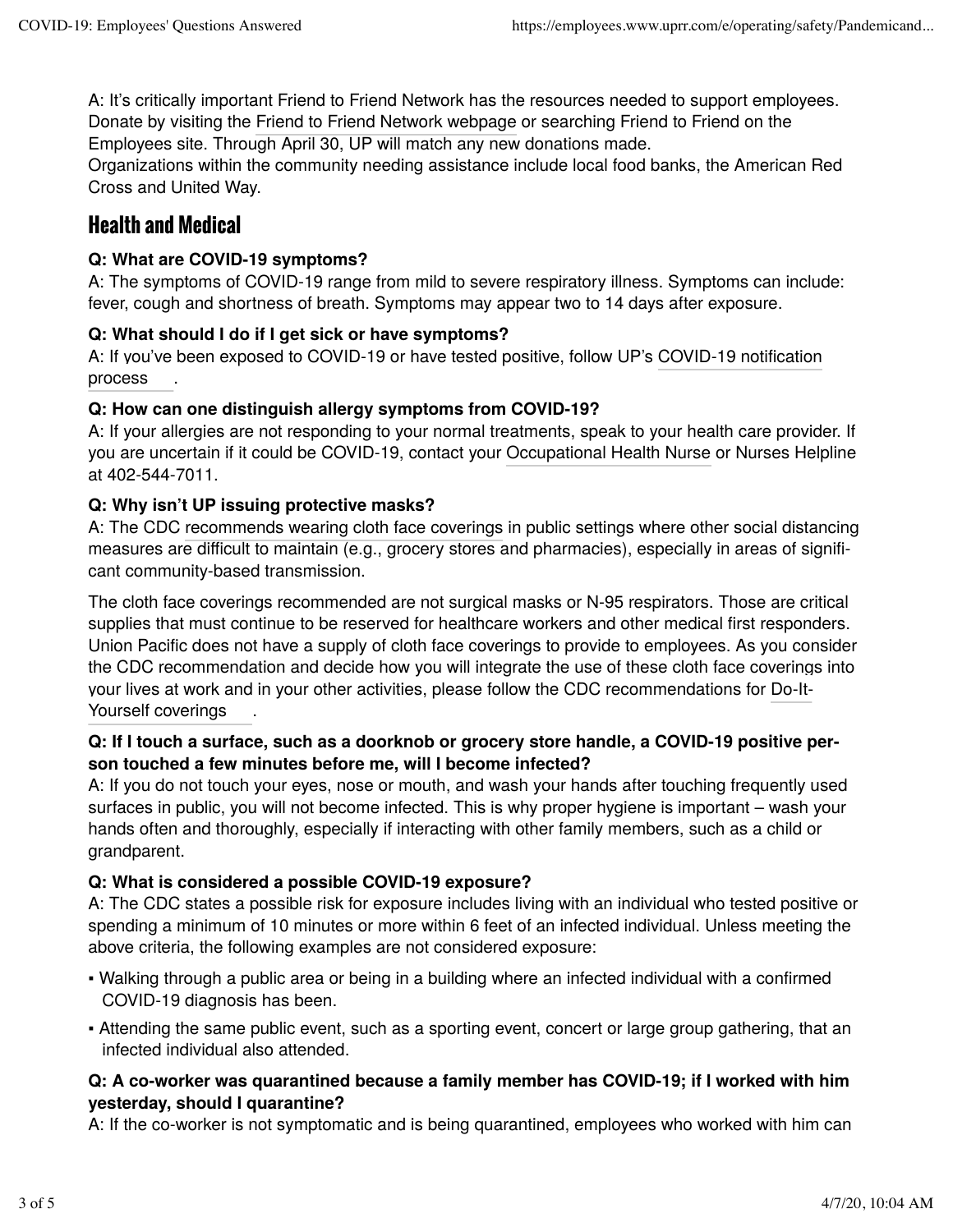continue working unless instructed otherwise by the local health department or UP's Health and Medical Services Department.

# **Q: How do I return to work after quarantine or recovery?**

A: An Occupational Health Nurse or Health and Medical Services Department representative will com‐ plete with you a short questionnaire. If your responses meet criteria, HMS may authorize your return to work. UP's chief medical officer will have final decision-making authority in all return-to-work decisions.

# **Q: Are employees with underlying health issues being identified and asked to work from home?**

A: Employees concerned they have an underlying condition that may put them at greater risk should contact their health care provider. If the provider makes recommendations, communicate them to your Occupational Health Nurse or Workforce Resources Business Partner.

# **Safety and Hygiene**

# **Q: How is UP promoting social distancing with Maintenance of Way employees?**

A: A few examples of how Engineering is reducing the risk of exposure and promoting better social dis‐ tancing of employees are by breaking large groups up into smaller job briefings; staggering seats in buses, reducing riders by about 50%; practicing social distancing while entering and exiting buses; and disinfecting buses and seats between uses.

# **Q: How is UP addressing social distancing in company vehicles?**

A: Transportation is asking van drivers to only transport one crew at a time. Engineering is staggering seats on buses, reducing riders by about 50%. UP is conducting field audits to ensure CDC guidelines are being followed. Concerns should be addressed through the Safety Hotline and categorized under 'COVID-19 Safety Concerns.'

# **Q: Can we test employees coming into and leaving work?**

A: No; at this time, UP does not have access to COVID-19 tests.

#### **Q: If your away-from-home terminal is in a high-risk area, can we deadhead crews home?** A: UP has protocols in place to deadhead crews where possible.

#### **Q: It only takes one employee to jeopardize a workgroup – how is UP ensuring employees fol‐ low all policies?**

A: It's the personal responsibility of every employee to protect themselves, their co-workers, their fami‐ lies and their communities. Along with holding yourself accountable for staying home when sick, demonstrate Courage to Care for your co-workers.

If a co-worker displays symptoms – a fever, dry cough, difficulty breathing – take immediate action. While maintaining social distancing, respectfully approach them, let them know you are concerned and care, and remind them of the importance of staying home when ill and following the proper notification process. If a co-worker displays obvious symptoms but refuses to acknowledge it, or if you feel uncom‐ fortable approaching them, call your local manager or Occupational Health Nurse or the Nurses Hotline at 402-544-7011.

# **Q: Are we allowed to bring in cleaning products from home?**

A: Yes, if products follow CDC guidelines. However, if you're bringing cleaning products from home be‐ cause your work location does not have an adequate supply, please notify UP through the Safety Hotline under the 'COVID-19 Safety Concerns' category.

# **Q: What cleaning process takes place after a suspected or confirmed COVID-19 employee leaves Union Pacific property?**